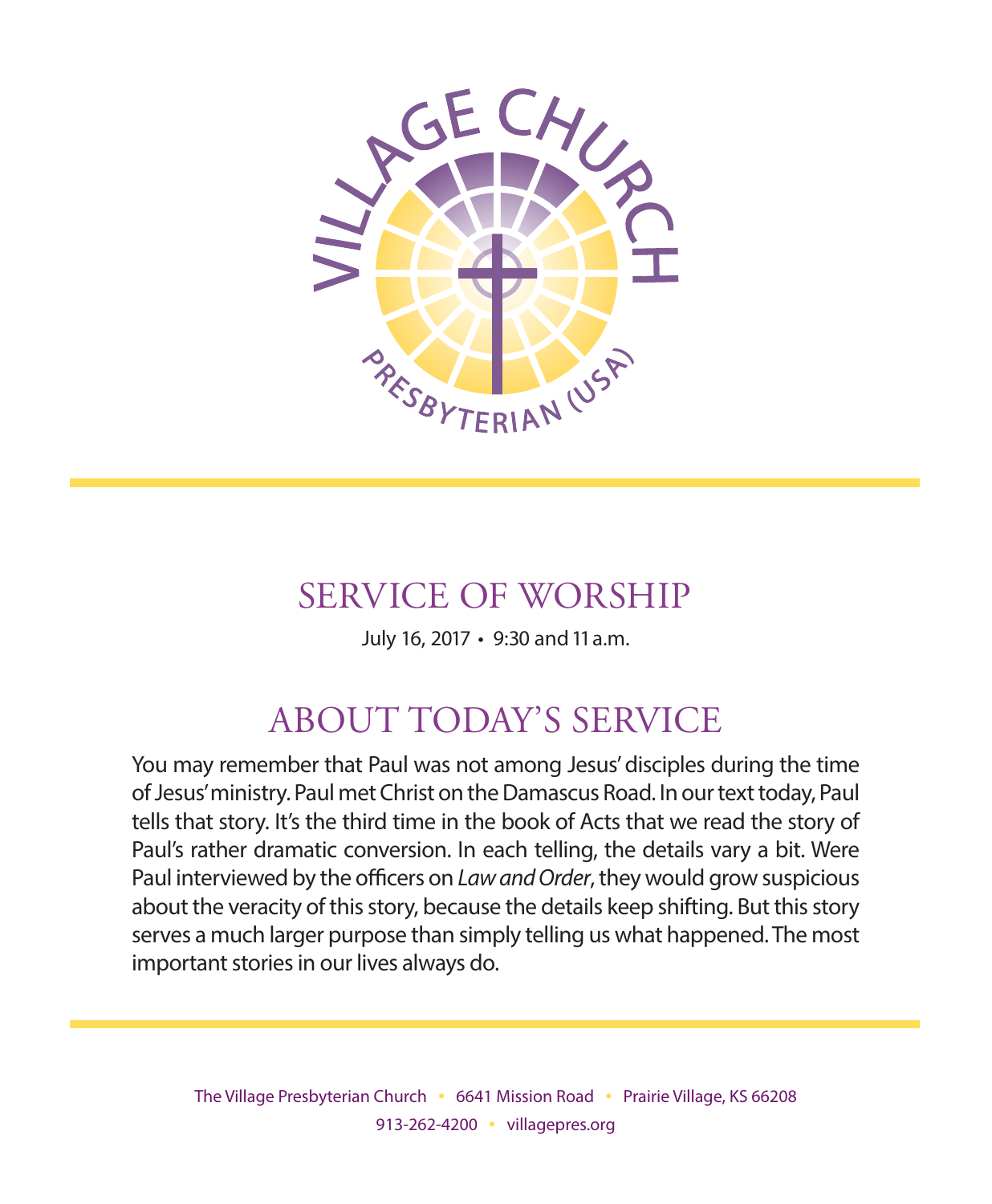Vol. 68 No. 29

# GOD'S PEOPLE GATHER

Prelude *Morning*

from the *American Suite* by Bill Holcombe; Mission Brass Quintet

### Call to Worship Rev. Len Carrell

Let us remember the story: He was born in manger straw as the world made no room for him. **He spoke of seeds and weeds and surprisingly good Samaritans, teaching all who would listen of the Kingdom of God.**  He lifted up the lowly, treated the poor with dignity, and forgave the sinful. **When his love threatened the ways of this world, he took up his own cross and he refused to let hatred change his heart.**  So, God raised him from the dead and now Christ lives with God and at times he lives in us. **This is the story of Jesus Christ, and this is our story.**  Let us remember again this story of good news.

\*Hymn, No. 401 *Here in This Place* GATHER US IN

### \*Prayer of Confession

**Great and glorious God, we confess not only our sin, but also our fear: for violence is strong, poverty is dehumanizing, so many are lonely, and too many are afraid. Great and glorious God, let us not be content to complain, but let love cast out our fear, and inspire us to live toward your promised day.** (Silent prayer)

\*Assurance of God's Grace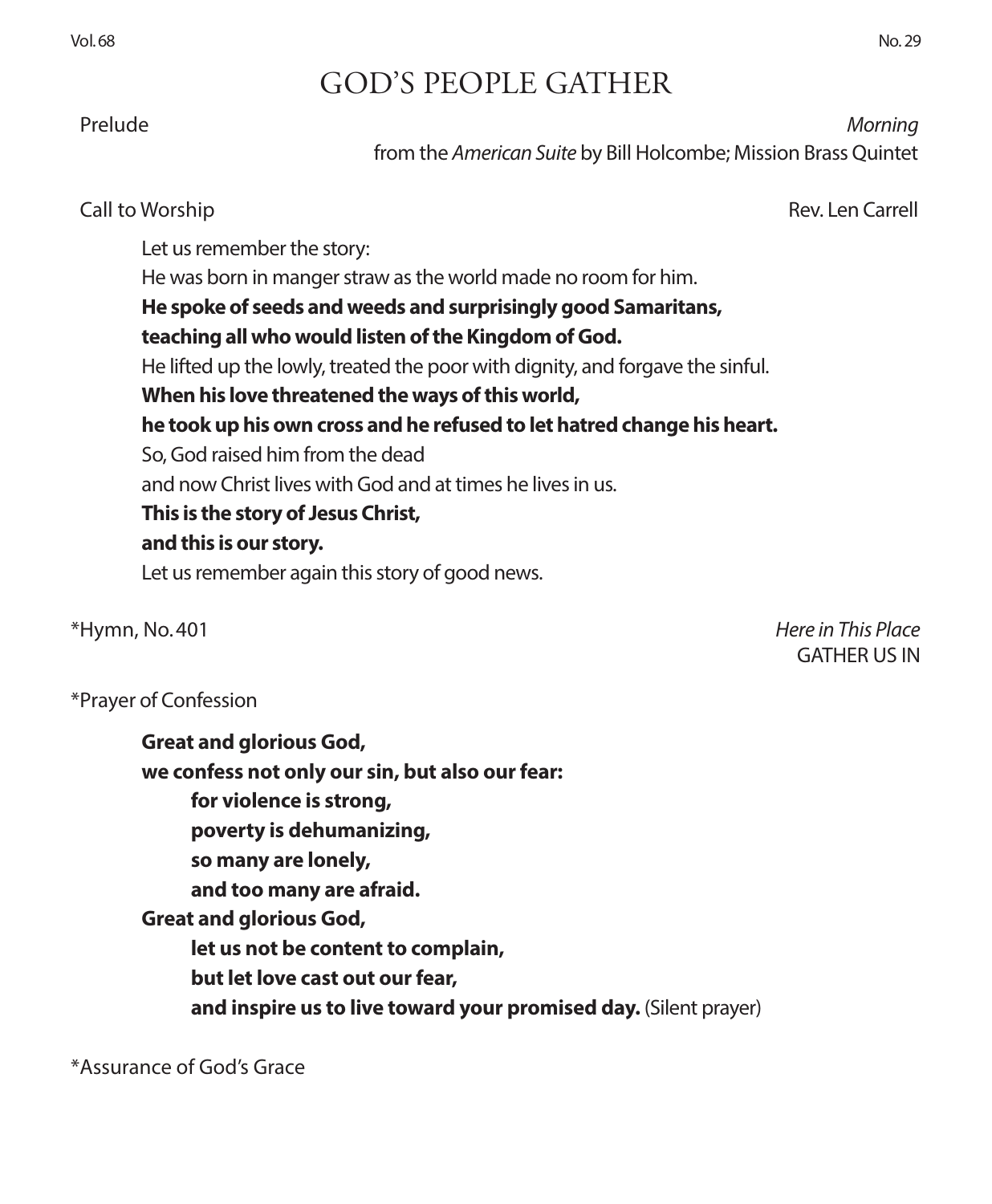### \*Response



### \*Passing of the Peace of the Peace Walker, 1985 Fintan O'Carroll, 1985 Fintan O'Carroll and Christopher Walker Walker Walker (Published by OCP)

Words of Welcome

# PROCLAMATION OF THE WORD

Time with Children

The Sacrament of Baptism

 $0.48$ o. 48.  $\ddot{\ }$ 

Hymn, No. 482 **Baptized in Water** 

### un, ivo. 462<br>Baptized in water, sealed by the Spirit, Marked with the sign of Christ, our King; .<br>Born of the Spirit, we are God's children, Joyfully now God's praises we sing. *n* the Spirit, we are god's children, Jo

r Illumination  $\mathbf{e}$ <br> $\mathbf{e}$ 

Prayer for Illumination **Exercise 2** Candy Wells (9:30 a.m.); Janice Gill (11 a.m.)  $\begin{array}{c} \text{Send}(\mathcal{W}) = \begin{array}{c} \text{Send}(\mathcal{W}) = \begin{array}{c} \text{Send}(\mathcal{W}) = \begin{array}{c} \text{Send}(\mathcal{W}) = \begin{array}{c} \text{Send}(\mathcal{W}) = \begin{array}{c} \text{Send}(\mathcal{W}) = \begin{array}{c} \text{Send}(\mathcal{W}) = \begin{array}{c} \text{Send}(\mathcal{W}) = \begin{array}{c} \text{Send}(\mathcal{W}) = \begin{array}{c} \text{Send}(\mathcal{W}) = \begin{array}{c} \text{Send}(\mathcal{W}) =$ 

 $k$   $\alpha$   $\beta$ *Leader*

Acts 26:9-18 (pg. 1020)

ed a more than the Have I Told You This Story Before?<br>Example the March 17 Rev. Tom Are, Jr.  $\pi$ ave i fold fou fills story before:  $\pi$ 

 $R$ e  $R$ e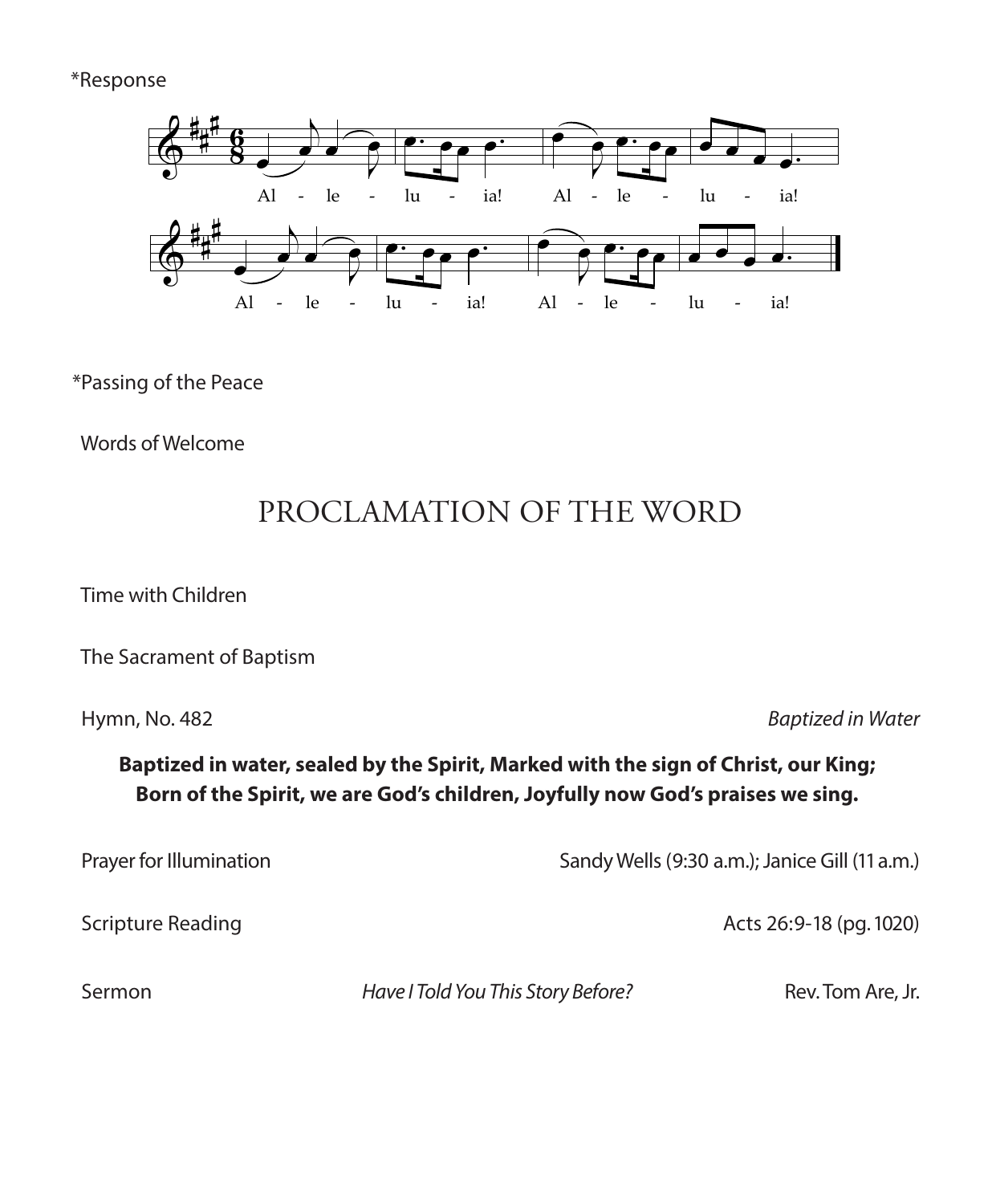## RESPONSE TO THE WORD

Affirmation of Faith **from The Confession of Belhar** from The Confession of Belhar

|                | We believe in the triune God who gathers, protects, and cares for the church.<br>We believe the church is one worldwide communion of saints<br>called from the entire human family.<br>We believe that through the working of God's Spirit, unity is a binding force,<br>and that we must seek this unity and make it visible.<br>We believe that the sin of division, separation, and hatred<br>between people and groups has been conquered by Christ<br>and must be resisted by the church.<br>We believe that God wishes to bring about justice and true peace among people,<br>and that for as long as the world is full of injustice and enmity,<br>God will be, in a special way,<br>the God of the destitute, the poor, and the wronged.<br>To the one and only God be all honor and glory, forever and ever. Amen. |
|----------------|-----------------------------------------------------------------------------------------------------------------------------------------------------------------------------------------------------------------------------------------------------------------------------------------------------------------------------------------------------------------------------------------------------------------------------------------------------------------------------------------------------------------------------------------------------------------------------------------------------------------------------------------------------------------------------------------------------------------------------------------------------------------------------------------------------------------------------|
| *Hymn, No. 720 | Jesus Calls Us<br><b>GALILEE</b>                                                                                                                                                                                                                                                                                                                                                                                                                                                                                                                                                                                                                                                                                                                                                                                            |
| Offertory      | Come Down, O Love Divine<br>David Ashley White; The Summer Choir; Wayne Bates, trumpet (9:30 a.m.)                                                                                                                                                                                                                                                                                                                                                                                                                                                                                                                                                                                                                                                                                                                          |
|                | Christ Ist Erstanden<br>by Michael Praetorius; Mission Brass Quintet (11 a.m.)                                                                                                                                                                                                                                                                                                                                                                                                                                                                                                                                                                                                                                                                                                                                              |

\*Response

**Great God of every blessing, of faithful, loving care, you are the fount of goodness, the daily bread we share. How can we hope to thank you? Our praise is but a start. Sincerely and completely I ofer you my heart.**

\*Prayer of Dedication

\*Hymn, No. 182 *I Heard the Voice of Jesus Say* KINGSFOLD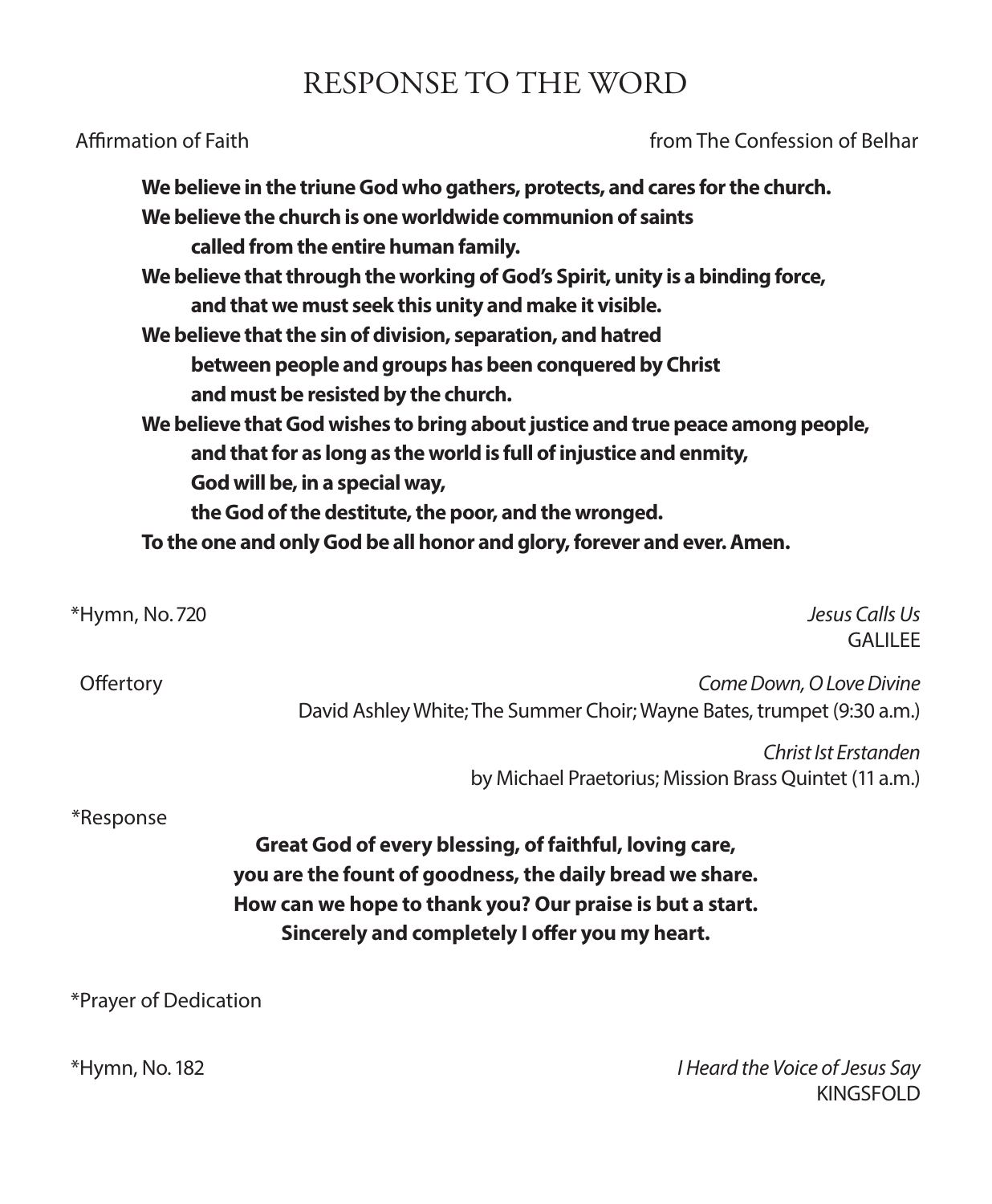\*Benediction

\*Congregational Response

### **I heard the voice of Jesus say, "I am this dark world's light; look unto me, your morn shall rise, and all your day be bright." I looked to Jesus, and I found in him my star, my sun; and in that light of life I'll walk till traveling days are done.**

\*Postlude *Rise Up, O Saints of God*  by Williams and W. Walter, arr. Paul Edwards; Mission Brass Quintet

\**All who are able may stand ©* A-705103 for all hymns

**Thank you to the Mission Brass Quintet for joining us in worship:**

Wayne Bates and Stan Chappell, trumpet Matthew LaMar, horn Matt Fillingham, trombone John Porter, bass trombone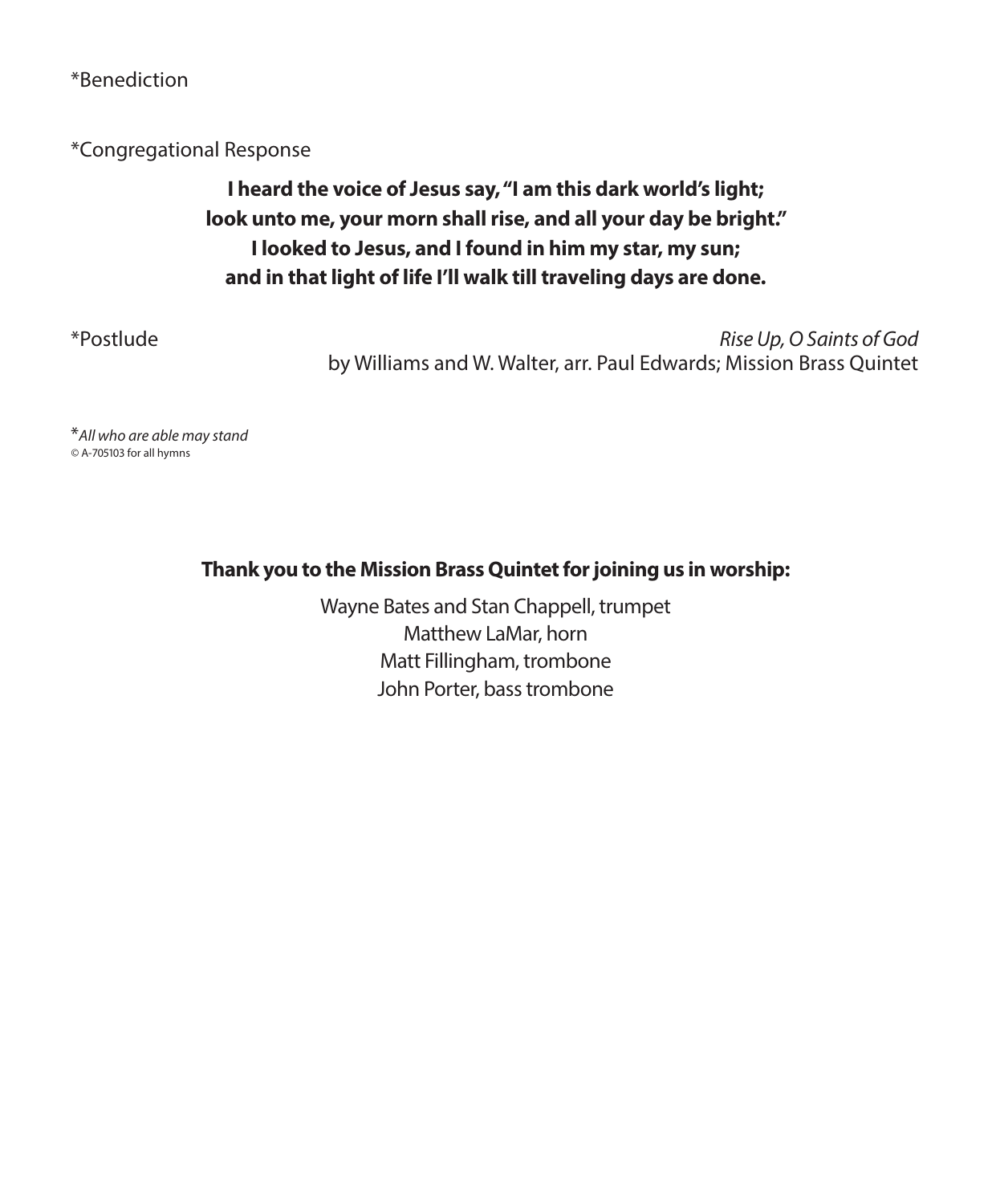## THE CHURCH'S BOOK (Week of July 17, 2017)

The following daily Bible readings were written by Rev. Len Carrell and are ofered for your own personal devotion. You are invited to read the text, think about the refection and questions and allow these to lead you in a time of prayer. Pray for your own journey of faith. Pray for Village Church and our mission. Pray for God's world.

### **Monday, July 17 Luke 3:1-22**

In the Gospels, it is clear that the practice of baptism is the "repentance for the forgiveness of sins." Here the people ask John, "What then should we do?" He instructs the crowds to make sure everyone has food and clothing. He directs the tax collectors to take only what is expected and fair. And to the soldiers he says, "Do not use power to threaten and extort." Are we able to still hear this call for repentance today to be sure all have adequate food and clothing? To not take more than is expected? To refrain from using power to threaten others for our own beneft?

### **Tuesday, July 18 Genesis 1:1-2**

The second line of Genesis 1 reads: "the earth was a formless void…while a wind from God swept over the face of the waters." The Hebrew word *ruach* means "wind, breath or spirit." It is not so much the essence of the wind or breath itself, but more so the power displayed in it. The creation story illustrates God's power to move over the water in order to create space for new life to emerge. Through God's *ruach*, the water possesses more than just a cleansing quality. It holds a creative and transforming quality as well.

### **Wednesday, July 19 Genesis 9:8-17**

In baptism, God claims us with a promise…to always remember us. Baptism is a covenant made by God that gives us our identity and our vocation. It is also a promise made to each other to live into our baptismal call to follow Jesus. After Noah and his family and all creatures survive the food, God makes a covenant with all of creation. God promises to "never again" cut us of from relationship to God. The sign of that promise is the rainbow in the sky so that God "will see it and remember."

### **Thursday, July 20 Exodus 30:17-21**

God instructs Moses to make a bronze basin intended for washing in the tabernacle. Our baptismal font is a part of our weekly worship, even when there is no baptism. The font, or basin, has a particular place between the tent of meetings (where people gather), and the altar to bring oferings to God. It is the place where Aaron and his sons would wash before coming before God in worship. This text suggests that the font will be a "perpetual ordinance," a constant reminder of who we are and whose we are and the God whom we worship.

Naaman was a "mighty warrior," but he sufered from leprosy. A young Israelite girl held as his captive tells him that a prophet in Samaria could cure him. Naaman goes to the house of Elisha to be healed, but Elisha sends a messenger to him saying, "Go wash in the river Jordan seven times." At frst, Naaman becomes angry that Elisha did not come and "wave his hand" over him and cure him. After some persuasion, Naaman goes and washes and is healed. The power of healing is not in the prophet's touch. It is in God's power to heal, and our ability to trust God to be our healing power.

### **Saturday, July 22 Mark 1:4-8**

Through exploring the use of water and baptism in these readings this week, we learn something obviously true: that the practice of ritual cleansing, or baptism, has existed long before Christianity, even well before Jesus' life on earth. When we witness the baptism of the newest and smallest members of our community, let us remember our own baptism and God's promises -- that we are loved and beloved by the God of the universe and belong to God forever!

### **Friday, July 21 2 Kings 5:1-19**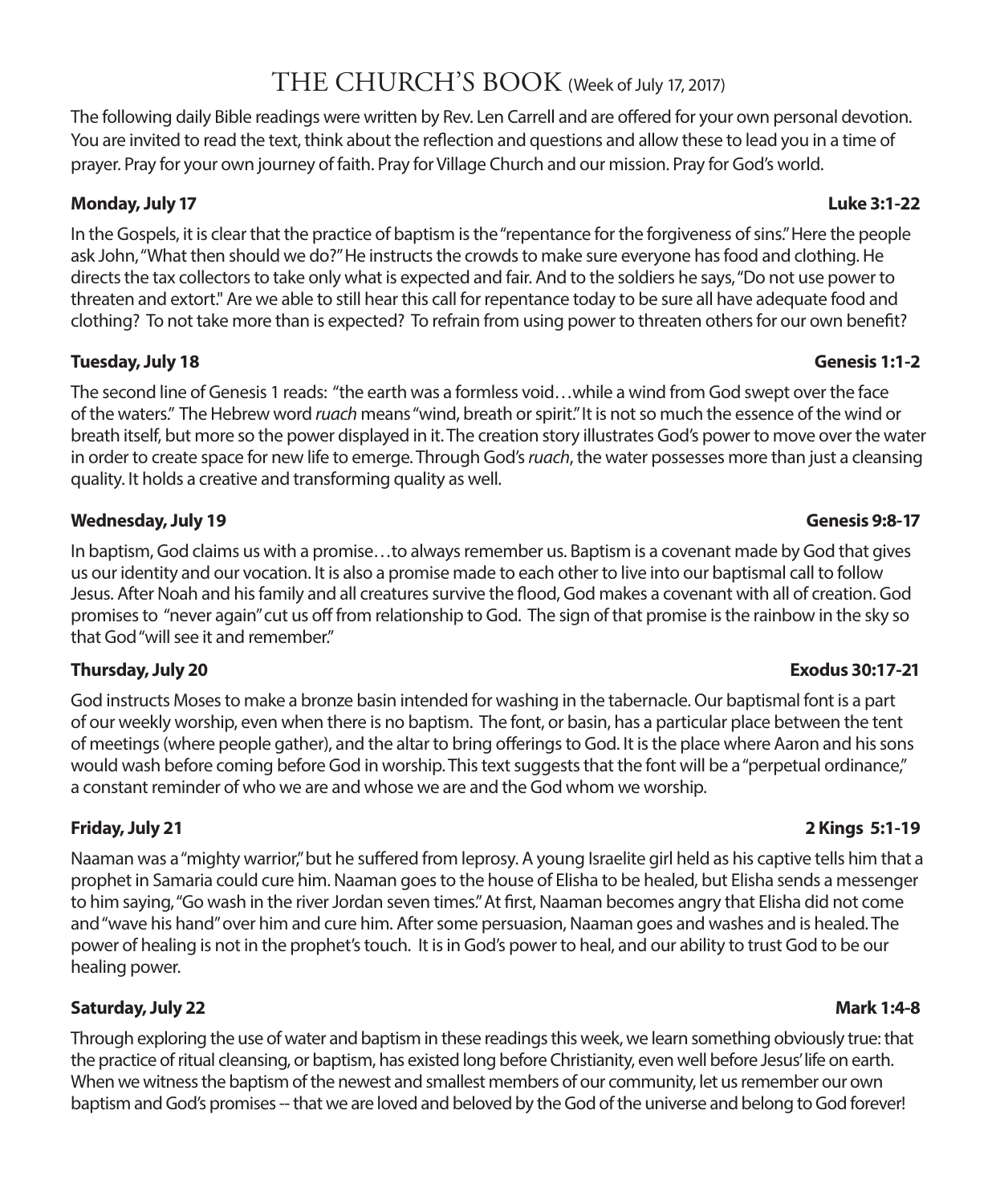## CELEBRATING OPUS 22



# 9:30 and 11 a.m. Worship Services Sunday, Aug. 6

Please join us for Organ Dedication Sunday as we walk through the church year with congregational singing accompanied by Dr. Elisa Bickers on our completed pipe organ, Richards, Fowkes & Co. Opus 22.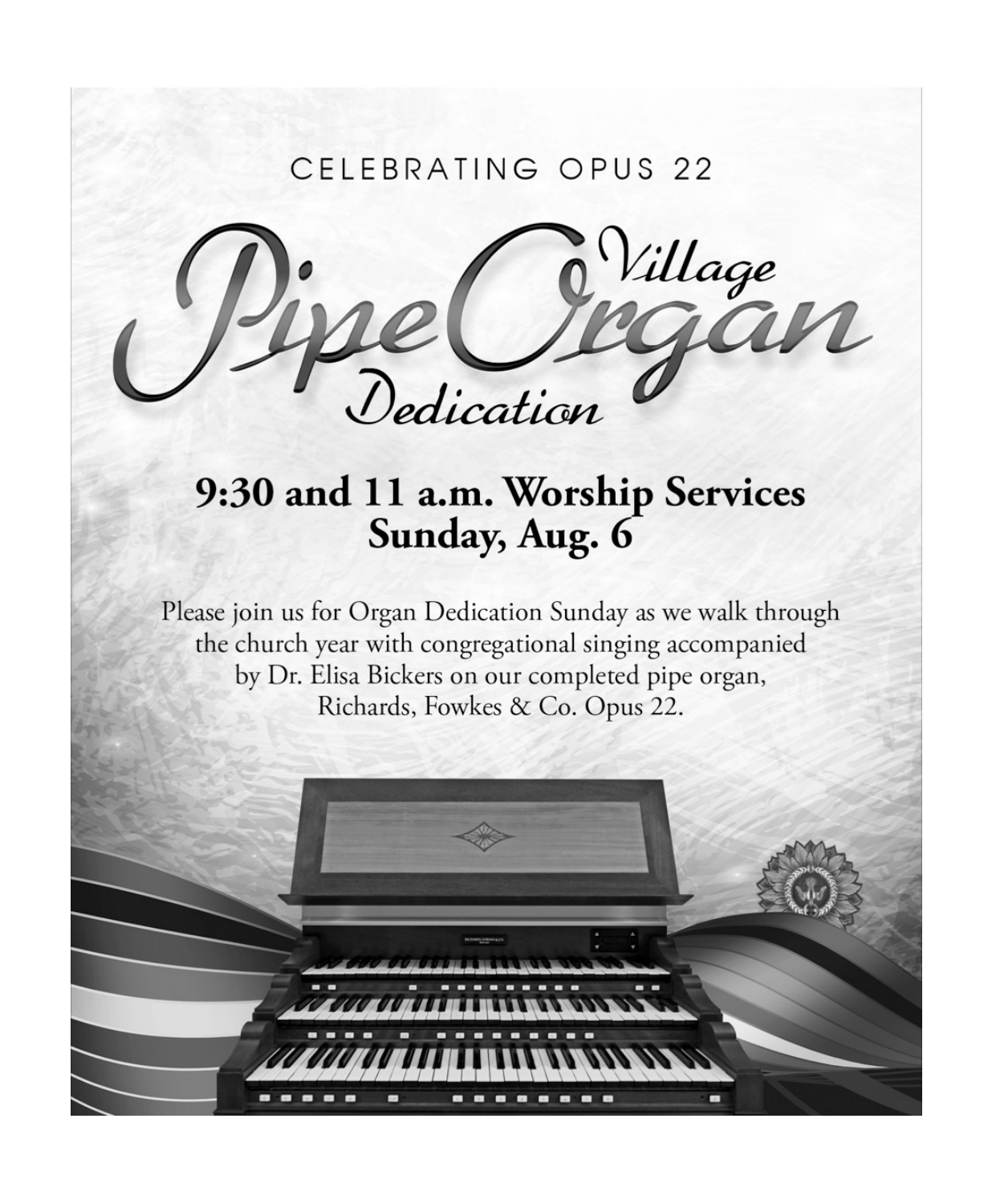## TODAY AT VILLAGE

**WELCOME TO VILLAGE CHURCH!** Please join us every week. Refreshments are available in Friendship Hall following the worship service.

**THE FLOWERS IN THE CHANCEL TODAY** are given to the Glory of God in loving memory of Mary Higdon by Ken Higdon and family.

**CELEBRATING THE SACRAMENT OF BAPTISM TODAY** – Please welcome these newest members into our faith community as we celebrate the baptisms of the following children. **9:30 a.m.:** Gunnar Jacob Fox (Kelly and Preston Fox, parents); James Kenneth Harwell (Emille and Ryan Harwell, parents); Matilda Clare Chonko McInerney (Julie and Kieran McInerney, parents); and Oscar Robert Zeller (Stephanie and Kyle Zeller, parents). **11 a.m.:** Isla Annabel Pattison (Sally and Joe Pattison, parents).

**THE ROSES ARE ON THE COMMUNION TABLE** remind us to celebrate and welcome the birth of our newest little ones among the Village Community: Piper Erin Brune (Erica and Mike Brune, parents), Jack Pearce (John and Lindsay Pearce, parents) and Silas Boyd Walker (Rev. Zach Walker and Rev. Dr. Meredith Holladay, parents).

**WORSHIP BAGS** are available for children to use as tools in worship. Please return the bags to the baskets located in the Narthex at the end of the worship service.

## CHILDREN AND FAMILY MINISTRY

**CHILDREN IN WORSHIP** – This summer, all children are welcomed and encouraged to sit with their families for the frst 10 minutes of the worship service. During the 9:30 a.m. service, after Time with Children, elementary-age children are invited to meet teachers at the back of the Sanctuary to continue on in Sunday School, or to stay and keep worshipping with their families. **Parents of preschool-age children must check their child in on the 1st foor in the Preschool wing.**

**PRESCHOOL CHURCH SCHOOL** – Parents should check in their preschool-age child on the first floor in the Preschool wing. Church school classes are available at 9:30 and 11 a.m.

**BROADLY GRADED SUNDAY SCHOOL** – Children who have completed grades K-5th grade meet from 9:30-10:30 a.m. in Room 203 (Creation Station) for a totally fun way to look at favorite Old Testament stories.

## ADULT EDUCATIONAL MINISTRY

### **Summer Adult Sunday Morning Class**

## **FAITH SEEKING UNDERSTANDING. CONVERSATIONS ON THE SERMON TEXT FOR ALL ADULTS** –

Today and continuing each Sunday through Aug. 20, all adults are invited to study and discuss the Bible text for the day's sermon. The class welcomes persons who are new to the Bible as well as those who are more familiar with the Bible. Dr. Rodger Nishioka leads the class today and July 23. 10:45-11:45 a.m. in Rooms 126 & 127.

**NOW THAT YOU HAVE YOUR GOOGLE ID, WHAT DO YOU DO WITH IT?** – The Village Church Computer Ministry is hosting "water cooler sessions" on the frst Wednesday of the month. Remaining sessions will be held on Aug. 2 and Sept. 6. Learn how the Google suite of products can be used to collaborate with others while doing God's work in the church and the community. Topics will include Gmail and InBox, Google Calendar, Google Docs, Google Spreadsheets, Google Drive and Google Keep. 6:30-8 p.m. in Room 316.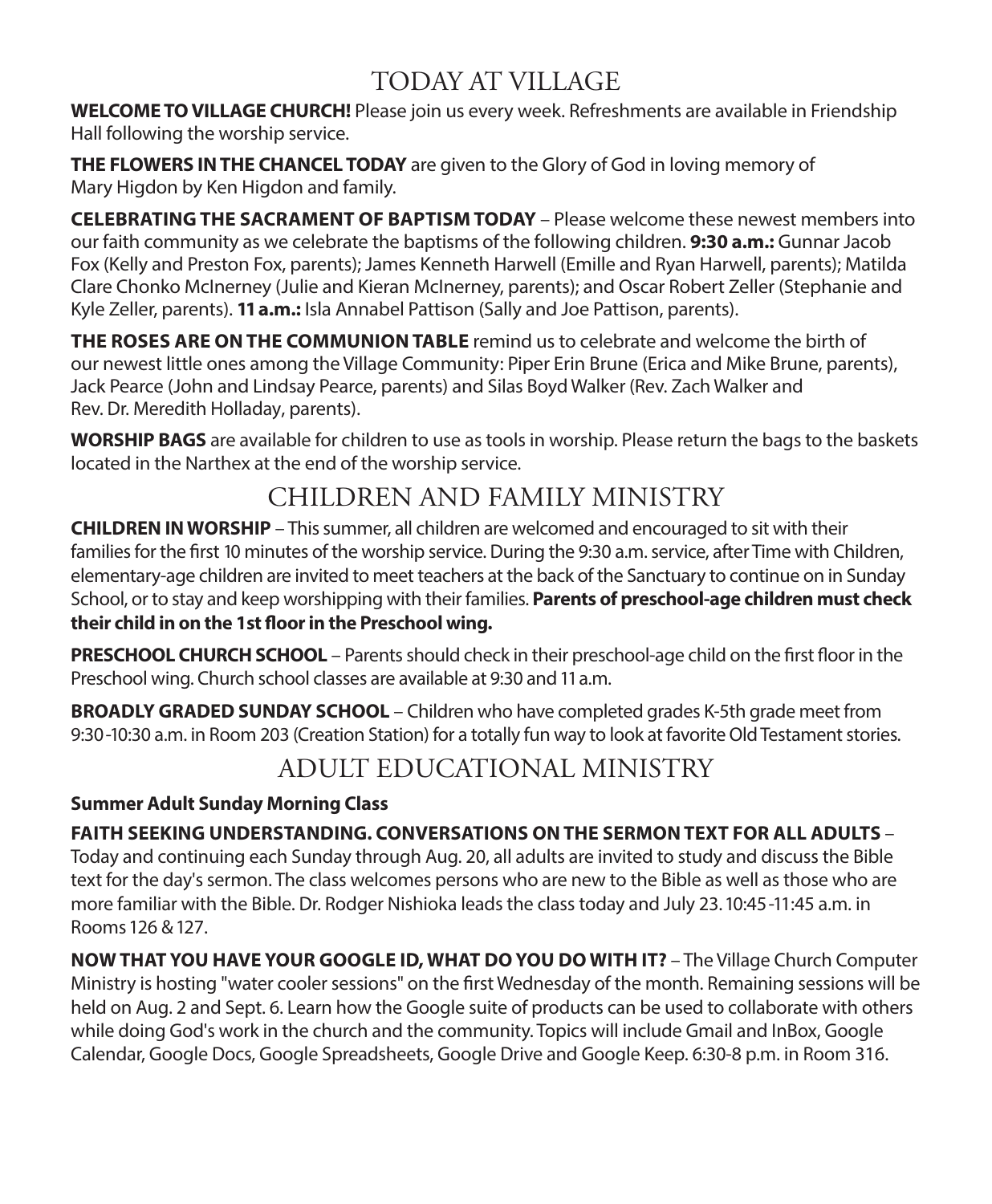**WATCH FOR THE FALL 2017 VILLAGE U CATALOG … COMING SOON!** Village Church is a learning community with a long commitment to providing opportunities for adults – young and older – to grow in knowledge and faith together. Registration for Village U 2017 fall term: Village Church members' registration begins at 9 a.m. Monday, Aug. 14. Community registration begins at 9 a.m. Monday, Aug. 21. You will be able to register online, by telephone, by fax or by email. Child care will be available for most classes for a one-time \$40 fee per child for the term; reservations required in advance. Some classes will have a small fee for materials and resources; the fees will be noted in the class listing.

### MISSION

**THE FOOD PANTRY** – From those of you who have "green thumbs" and an abundance of fresh produce, the Food Pantry's clients so appreciate your donations to the Pantry. 1-2 lb. bags of all varieties of rice or beans are also requested. Standard size brown paper grocery sacks are always needed. The Clothes Closet cannot get enough summer clothing this time of year - all sizes, cleaned and gently used. Thank you!

## PASTORAL CARE AND COUNSELING

**IS YOUR BLOOD PRESSURE AS HIGH AS THE SUMMER TEMPERATURE?** – Come by the Bride's Room (Room 216) in between services and let the Village Nurses check your blood pressure.

FAMILIES FOR MENTAL HEALTH MEETS THIS THURSDAY - Join us for our annual "Christmas in July Celebration" at 6:30 p.m. Thursday, July 20, in Rooms 126 and 127. Dinner will be served and there will be fun for all!

## PRESBYTERIAN WOMEN

**WOW LUNCH AT AIXOIS** – Women of Wisdom (WOW) invites all women to lunch at noon on Wednesday, July 19, at Aixois, a casual French restaurant at 251 East 55th St. in Kansas City, Mo, just north of the Brookside area. Parking is on the street or in a church parking lot directly across the street. Enjoy warm fellowship and pleasant dining at our last summer lunch before WOW's next event in September. RSVP by Tuesday, July 18, to Diane Lee at dianelee@att.net or 913-432-4321.

## YOUNG ADULT MINISTRY

**BIER AND BIBLE** – 7 p.m. Thursday night, KC Bier Company. We're talking about the gospel of Mark. With a short attention span, no need for "fuf," and a knack for political critique, this gospel was written for young adults (not really, but kind of). Let's read it together. Bring a Bible (Rev. Hallie would love to give you one if you ask!). Pizza provided.

## YOUTH MINISTRY

**HIGH SCHOOL AND MIDDLE SCHOOL SUNDAY SCHOOL CLASSES – Meet us in the Youth Loft at 9:30 a.m.** for Sunday School.

**CHAT AND CHILL** – High schoolers come hang out up in the youth offices each Monday from 10 a.m.-noon. It's relaxed, it's chill, and if you want to grab lunch afterward, that's cool, too!

**MIDDLE SCHOOL SERVICE DAY** – Every Tuesday this summer we will be hosting a middle school service day! Join us each week from 9:30 a.m.-1 p.m. as we venture into the community to help where we can.

**MIDDLE SCHOOL MOVIES N' FOODIES** – Calling all middle schoolers! Come hang out with us Wednesdays 11 a.m.-1 p.m. in the Youth Loft. Movie, lunch and fun provided each week.

**HIGH SCHOOL LATE NITE** – Take a break from the week and join us from 8-10 p.m. Wednesdays for an evening of summer fellowship. New adventures planned each week!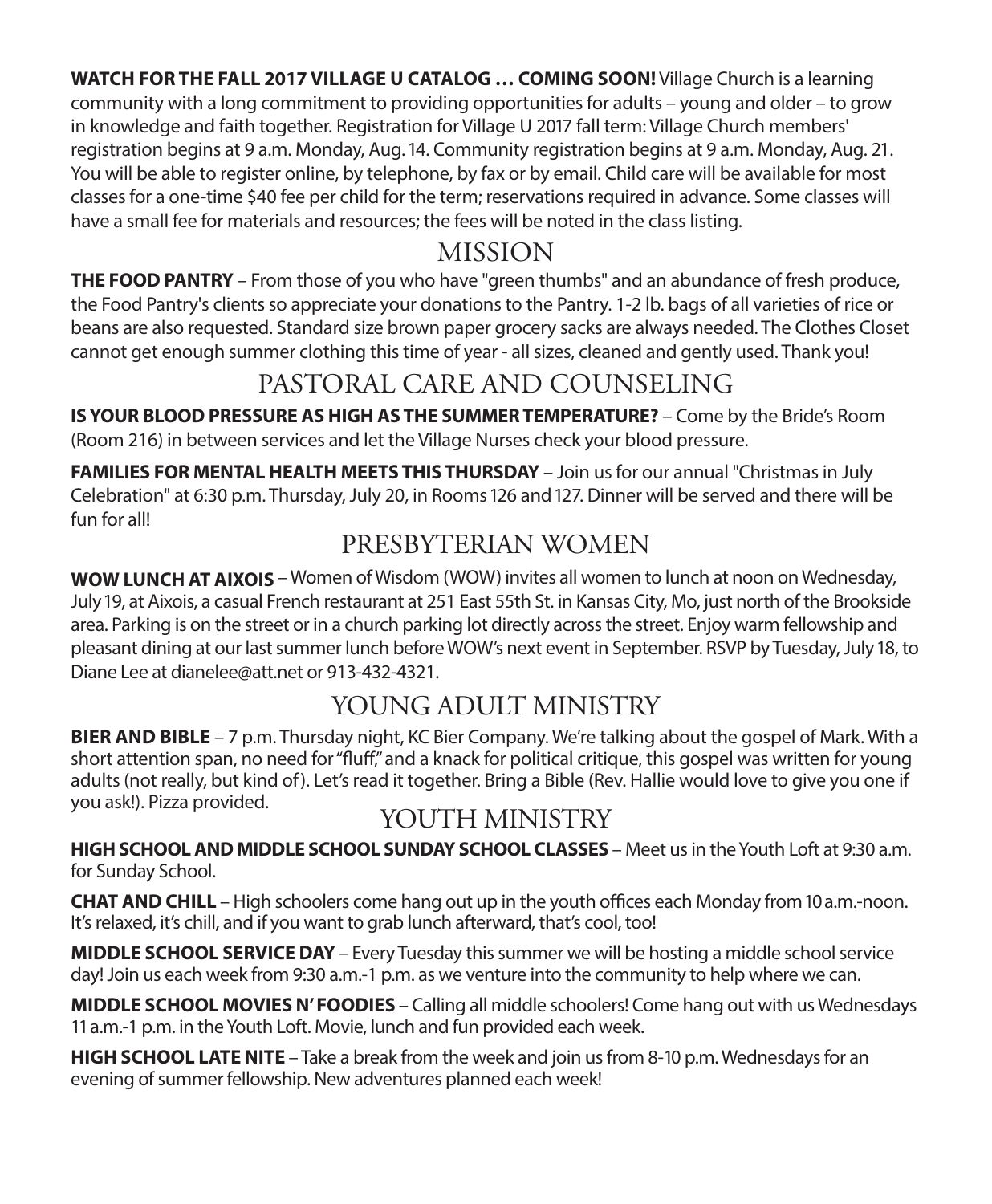### **Guest Preacher Next Sunday, July 23 Rev. Chris Henry, senior pastor of Shallowford Presbyterian Church in Atlanta**

Chris grew up in North Carolina and has lived in Atlanta since 2004. He began his ministry at Shallowford Presbyterian Church in January of 2011. Chris is a graduate of Duke University and Columbia Theological

Seminary. Upon graduation from seminary, Chris received fve honors including the Wilds Book Prize, Columbia's highest academic honor; and the Harvard A. Anderson Graduate Fellowship. Chris' work has been published in the *Christian Century, Feasting on the Gospels, Journal for Preachers* and *Covenant Connection*. Chris is a member of Columbia Seminary's Board of Trustees and the NEXT Church Advisory Team.

His interest in learning from and serving others has taken him on spiritual pilgrimages and ministry partnership trips to Haiti, the Dominican Republic, Nicaragua, Peru and the Iona Community in Scotland.



Chris is married to the Rev. Sara Hayden, who works as a national associate for the Presbyterian Mission Agency's 1001 New Worshiping Communities initiative (onethousandone.org). Sara and Chris are the parents of two sons: Samuel (three years old) and Benjamin (four months old).



Mark your calendars for a special event taking place at The Gathering on Sunday, July 30. Owen Gray, a former youth and pastoral intern at Village, will be ordained as a Minister of Word and Sacrament during the 5 p.m. service. All are invited to attend the service of worship in Friendship Hall.

Owen grew up a child of Village. At Village he was baptized, attended preschool and Sunday School, was confirmed, preached his first sermons, served as pastoral intern after graduating from college, married his wife, Grace, and

baptized their daughter, Ruth. Village was also Owen's congregation of care while he attended Union Presbyterian Seminary in Richmond, Va., from 2014 to spring 2017. "Village will always be home in a way," says Owen, "and I'm grateful that the congregation that has loved me my whole life can ordain me and send me out to do the work of the Church."

Owen has been called to serve at Second Presbyterian Church in Indianapolis as a Lake Fellowship resident. This residency lasts two years and blends a traditional associate pastor role with specific educational elements.

### **An Ordination Invitation**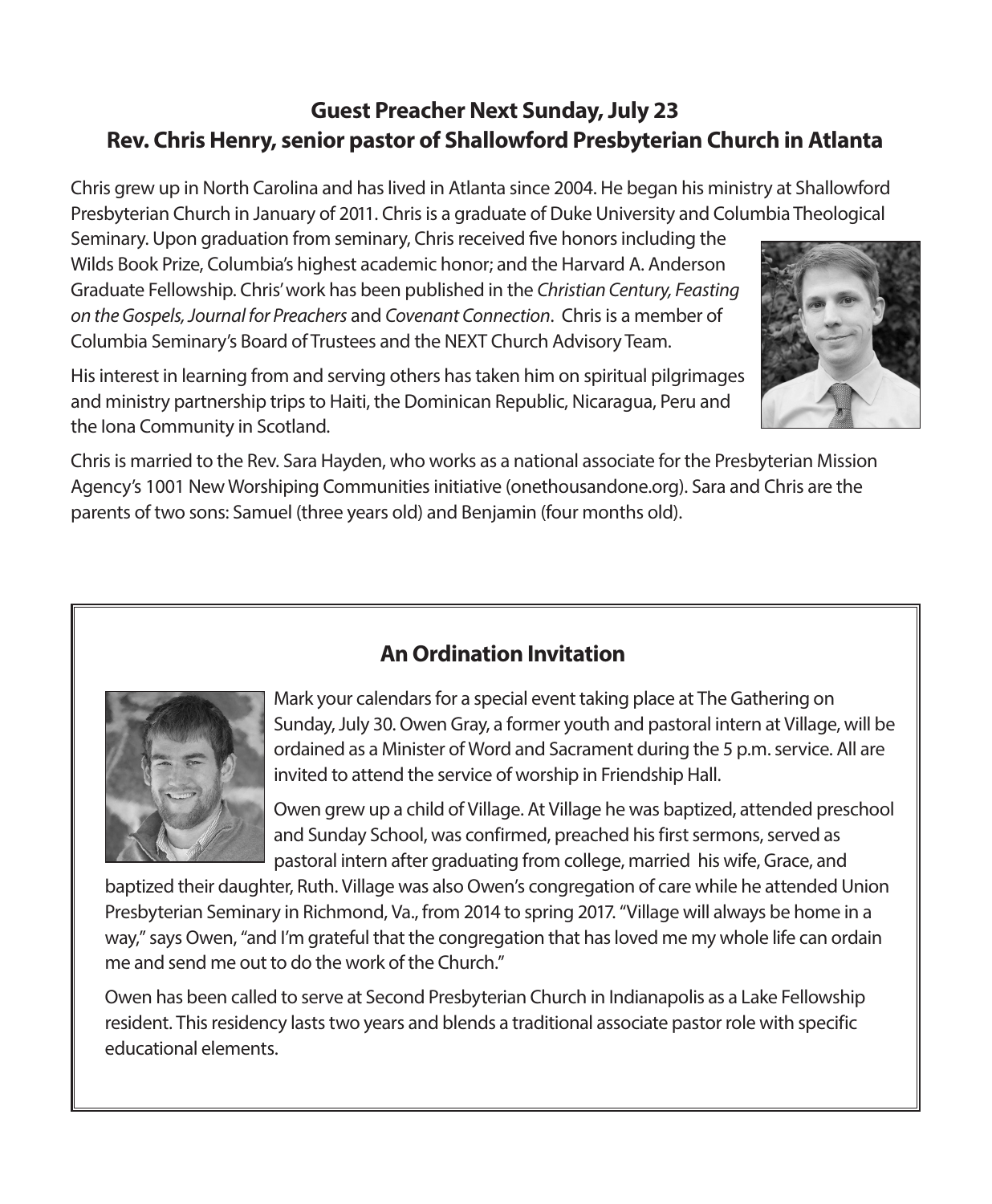

Call 913-671-2355 for more information. For those wanting daily transportation to this camp from Village on Mission, we will provide a school bus, leaving promptly at 8 a.m. The bus will return to Village on Mission by 5 p.m. daily. Advance bus reservation required.

The Village Commitment committee wants to say "thank you" to those who faithfully support Village Church during the summer months! Some of you generously give each week through your envelopes and some of you go online to keep your gifts coming while you are enjoying your vacation – all of you are our faithful partners and we thank you! God's work continues through the summer here at Village! We have over 202 children attending summer camps. These camps offer a variety of classes including "Mission is Possible" where children do many various outreach projects such as cleaning a neighborhood park, delivering meals to shut-ins, work in the community garden and food drives for the Village Church Food Pantry. Every year, children who otherwise would not be able to afford to participate in a camp, receive scholarships to attend. Your generosity is at work! Thank you!

—Village Commitment Committee